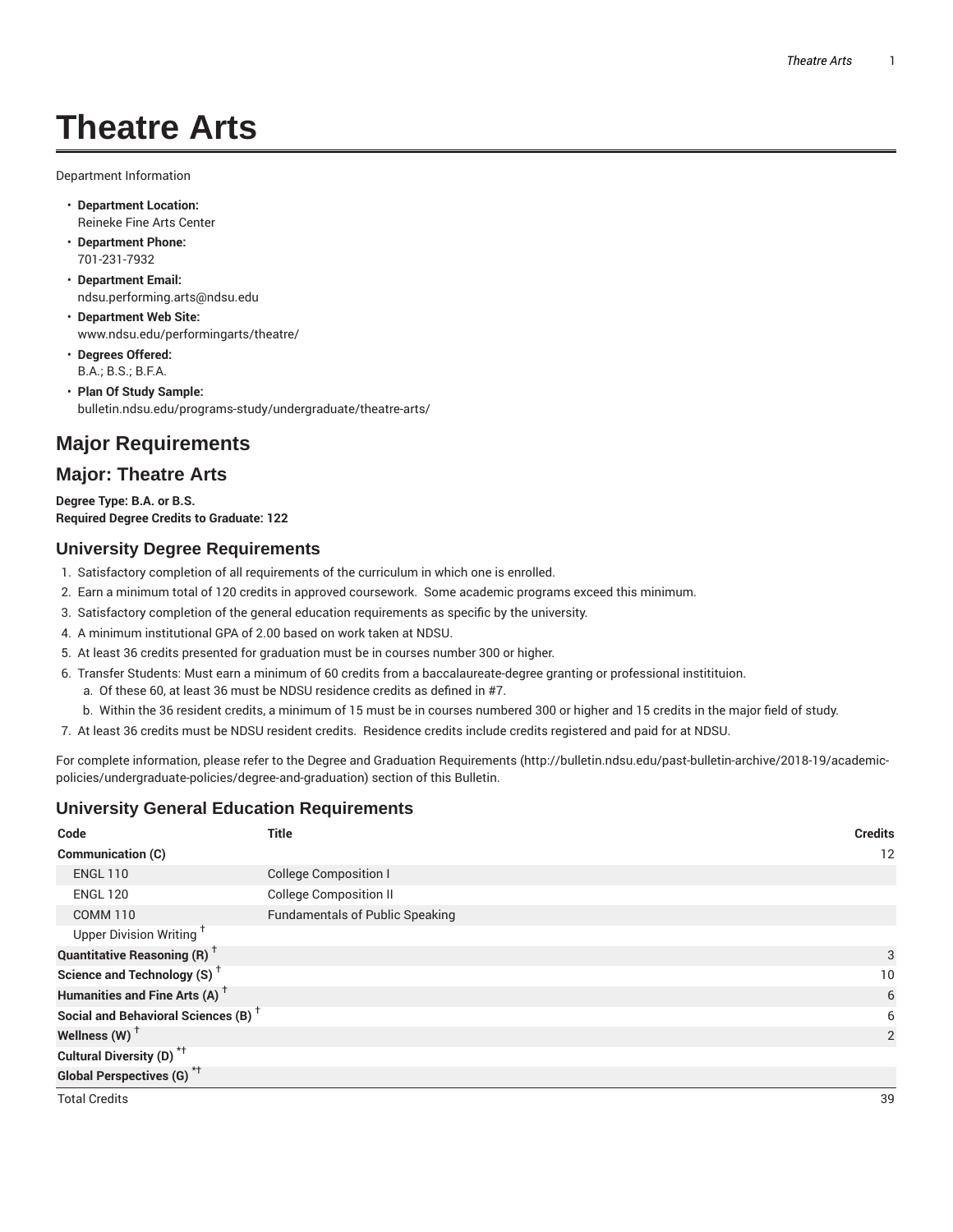- \* May be satisfied by completing courses in another General Education category.
- † General education courses may be used to satisfy requirements for both general education and the major, minor, and program emphases, where applicable. Students should carefully review major requirements to determine if specific courses can also satisfy these general education categories.
- A list of university approved general education courses and administrative policies are available here (http://bulletin.ndsu.edu/past-bulletinarchive/2018-19/academic-policies/undergraduate-policies/general-education/#genedcoursestext).

#### **Arts, Humanities, and Social Sciences**

#### **Degree Requirements**

**Bachelor of Science (B.S.) Degree –** The completion of a minor program of study, a second major, or a second degree is required.

**Bachelor of Arts (B.A.) Degree –** Second year language proficiency at college level required.

#### **Arts, Humanities and Social Sciences College Requirements**

An additional 9 credits are required by the College of Arts, Humanities and Social Sciences for all Bachelor of Science and Bachelor of Arts degree programs of study, except the Bachelor of Fine Arts degree, the Bachelor of Music degree, Bachelor of Landscape Architecture degree, and the Bachelor of Science in Architecture degree:

| Code                                  | Title                                                                                                                                                                                                                                                                          | <b>Credits</b> |
|---------------------------------------|--------------------------------------------------------------------------------------------------------------------------------------------------------------------------------------------------------------------------------------------------------------------------------|----------------|
| <b>AH&amp;SS College Requirements</b> |                                                                                                                                                                                                                                                                                |                |
|                                       | Courses used to satisfy any general education requirement cannot be used to also count toward the AH&SS College Requirements. A<br>minimum of three credits is required in each of the 3 following areas for a total of 9 credits. Choose only those courses with the prefixes |                |
|                                       | listed for each area. A course with the WGS prefix can only be used in one area.                                                                                                                                                                                               |                |

#### **Area One: Humanities** 3

| ARB, ENGL, FREN, GERM, HIST, HUM, PHIL, RELS, SPAN, or WGS |   |
|------------------------------------------------------------|---|
| <b>Area Two: Social Sciences</b>                           | 3 |
| ANTH, CJ, COMM, EMGT, POLS, SOC, or WGS                    |   |
| Area Three: Fine Arts                                      | 3 |
| ARCH, ART, ENVD, LA, MUSC, or THEA                         |   |
| <b>Total Credits</b>                                       | q |

#### **Major Requirements**

Students must earn a grade of 'C' or better in all THEA prefix courses.

| Code                                   | <b>Title</b>                                                                 | <b>Credits</b> |
|----------------------------------------|------------------------------------------------------------------------------|----------------|
| <b>Professional Major Requirements</b> |                                                                              |                |
| <b>ART 111</b>                         | Introduction to Art History (May satisfy general education category A and G) | 3              |
| <b>ENGL 380</b>                        | Shakespeare                                                                  | 3              |
| <b>MUSC 100</b>                        | Music Appreciation (May satisfy general education category A)                | 3              |
| or MUSC 103                            | Introduction to Music History                                                |                |
| <b>THEA 150</b>                        | <b>Theatre Foundations I</b>                                                 |                |
| <b>THEA 161</b>                        | Acting I                                                                     | 3              |
| <b>THEA 180</b>                        | Dramatic Literature and Style I                                              | 3              |
| <b>THEA 181</b>                        | Dramatic Literature & Style II                                               | 3              |
| <b>THEA 261</b>                        | <b>Advanced Acting</b>                                                       | 3              |
| <b>THEA 270</b>                        | Stagecraft                                                                   | 3              |
| & THEA 220                             | and Stagecraft Lab                                                           |                |
| <b>THEA 271</b>                        | Costume Craft                                                                | 3              |
| & THEA 221                             | and Costume craft Lab                                                        |                |
| <b>THEA 275</b>                        | <b>Theatrical Makeup Design</b>                                              | 3              |
| or THEA 279                            | <b>Scenic Painting</b>                                                       |                |
| <b>THEA 280</b>                        | World Theatre (May satisfy a general education category D)                   | 3              |
| <b>THEA 365</b>                        | Directing I                                                                  | 3              |
| <b>THEA 450</b>                        | Capstone Experience                                                          | 3              |
| <b>THEA 480</b>                        | History and Literature of Theatre I                                          | 3              |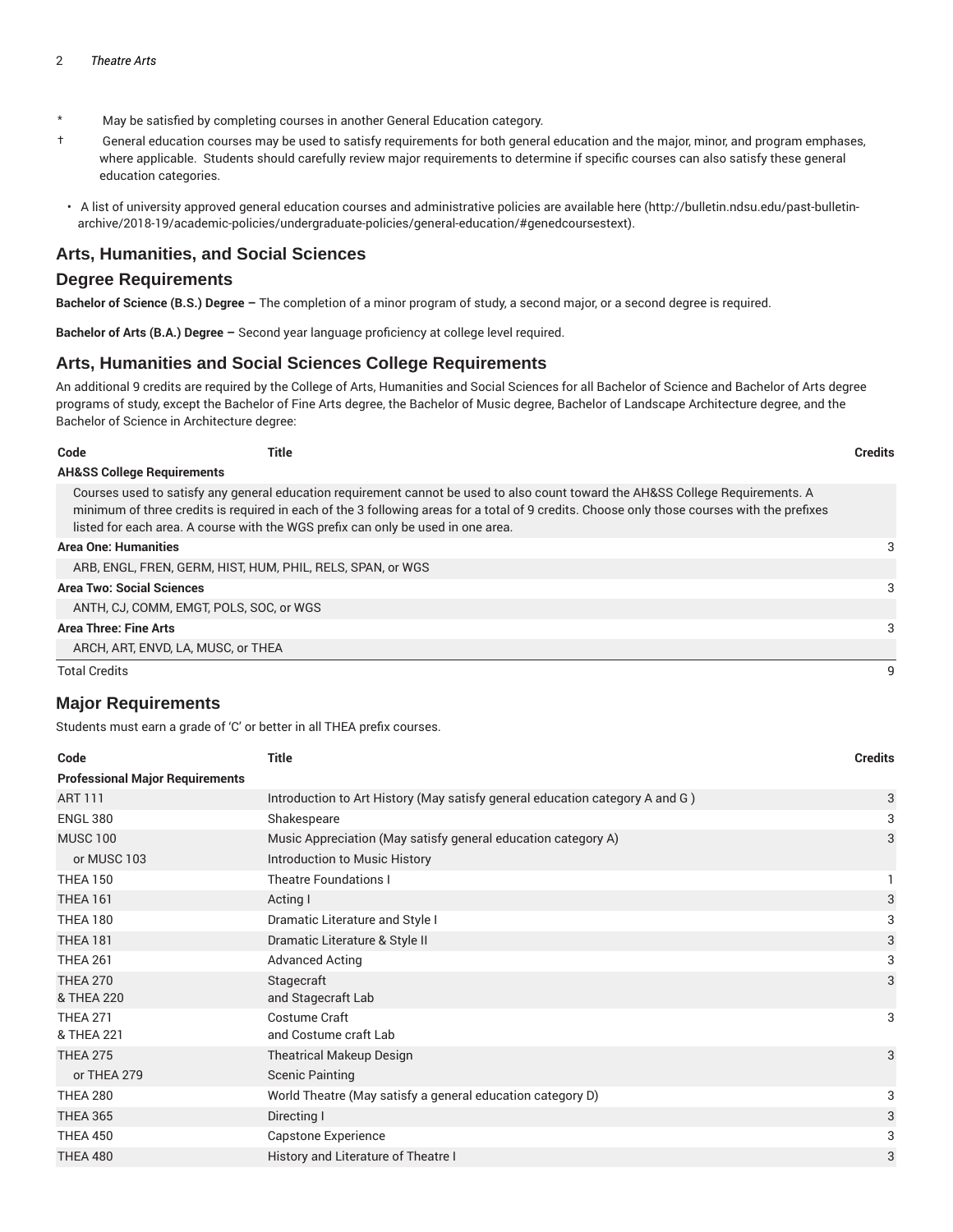| <b>THEA 481</b>                                    | History and Literature of the Theatre II                                       | 3  |
|----------------------------------------------------|--------------------------------------------------------------------------------|----|
| Select one of the following:                       |                                                                                | 3  |
| <b>THEA 276</b><br>& THEA 224                      | Lighting and Sound Design for the Theatre<br>and Lighting and Sound Design Lab |    |
| <b>THEA 277</b><br>& THEA 223                      | Costume Design for the Theatre<br>and Costume Design Lab                       |    |
| <b>THEA 278</b><br>& THEA 222                      | Introduction to Design: Scenic Design<br>and Scenic Design Lab                 |    |
| Practicum - 12 credits from the following:         |                                                                                | 12 |
| <b>THEA 210</b>                                    | Theatre Practicum (Repeatable, 1-2 credits)                                    |    |
| <b>THEA 211</b>                                    | Stage Management Practicum and Seminar (2 credits)                             |    |
| Electives: Select nine credits from the following: |                                                                                | 9  |
| <b>THEA 160</b>                                    | Storytelling                                                                   |    |
| <b>THEA 260</b>                                    | Theatre for Young Audiences Ensemble                                           |    |
| <b>THEA 262</b>                                    | <b>Introduction to Dance</b>                                                   |    |
| <b>THEA 266</b>                                    | Voice and Movement for the Actor                                               |    |
| <b>THEA 275</b>                                    | <b>Theatrical Makeup Design</b>                                                |    |
| <b>THEA 276</b>                                    | Lighting and Sound Design for the Theatre                                      |    |
| <b>THEA 277</b>                                    | Costume Design for the Theatre                                                 |    |
| <b>THEA 278</b>                                    | Introduction to Design: Scenic Design                                          |    |
| <b>THEA 279</b>                                    | <b>Scenic Painting</b>                                                         |    |
| <b>THEA 465</b>                                    | Directing II                                                                   |    |
| <b>Total Credits</b>                               |                                                                                | 70 |

Link to view program description and 4-year Plan of Study (http://bulletin.ndsu.edu/past-bulletin-archive/2018-19/undergraduate/program-overview/ theatre-arts)

# **Major Requirements**

# **Major: Theatre Arts - Design & Tech Theatre Track**

#### **Degree Type: B.F.A.**

**Required Degree Credits to Graduate: 133**

#### **University Degree Requirements**

- 1. Satisfactory completion of all requirements of the curriculum in which one is enrolled.
- 2. Earn a minimum total of 120 credits in approved coursework. Some academic programs exceed this minimum.
- 3. Satisfactory completion of the general education requirements as specific by the university.
- 4. A minimum institutional GPA of 2.00 based on work taken at NDSU.
- 5. At least 36 credits presented for graduation must be in courses number 300 or higher.
- 6. Transfer Students: Must earn a minimum of 60 credits from a baccalaureate-degree granting or professional institituion.
	- a. Of these 60, at least 36 must be NDSU residence credits as defined in #7.
	- b. Within the 36 resident credits, a minimum of 15 must be in courses numbered 300 or higher and 15 credits in the major field of study.
- 7. At least 36 credits must be NDSU resident credits. Residence credits include credits registered and paid for at NDSU.

For complete information, please refer to the Degree and Graduation Requirements (http://bulletin.ndsu.edu/past-bulletin-archive/2018-19/academicpolicies/undergraduate-policies/degree-and-graduation) section of this Bulletin.

#### **University General Education Requirements**

| Code                                           | <b>Title</b>                           | <b>Credits</b> |
|------------------------------------------------|----------------------------------------|----------------|
| Communication (C)                              |                                        | 12             |
| <b>ENGL 110</b>                                | <b>College Composition I</b>           |                |
| <b>ENGL 120</b>                                | <b>College Composition II</b>          |                |
| COMM <sub>110</sub>                            | <b>Fundamentals of Public Speaking</b> |                |
| Upper Division Writing <sup>T</sup>            |                                        |                |
| <b>Quantitative Reasoning (R)</b> <sup>†</sup> |                                        | 3              |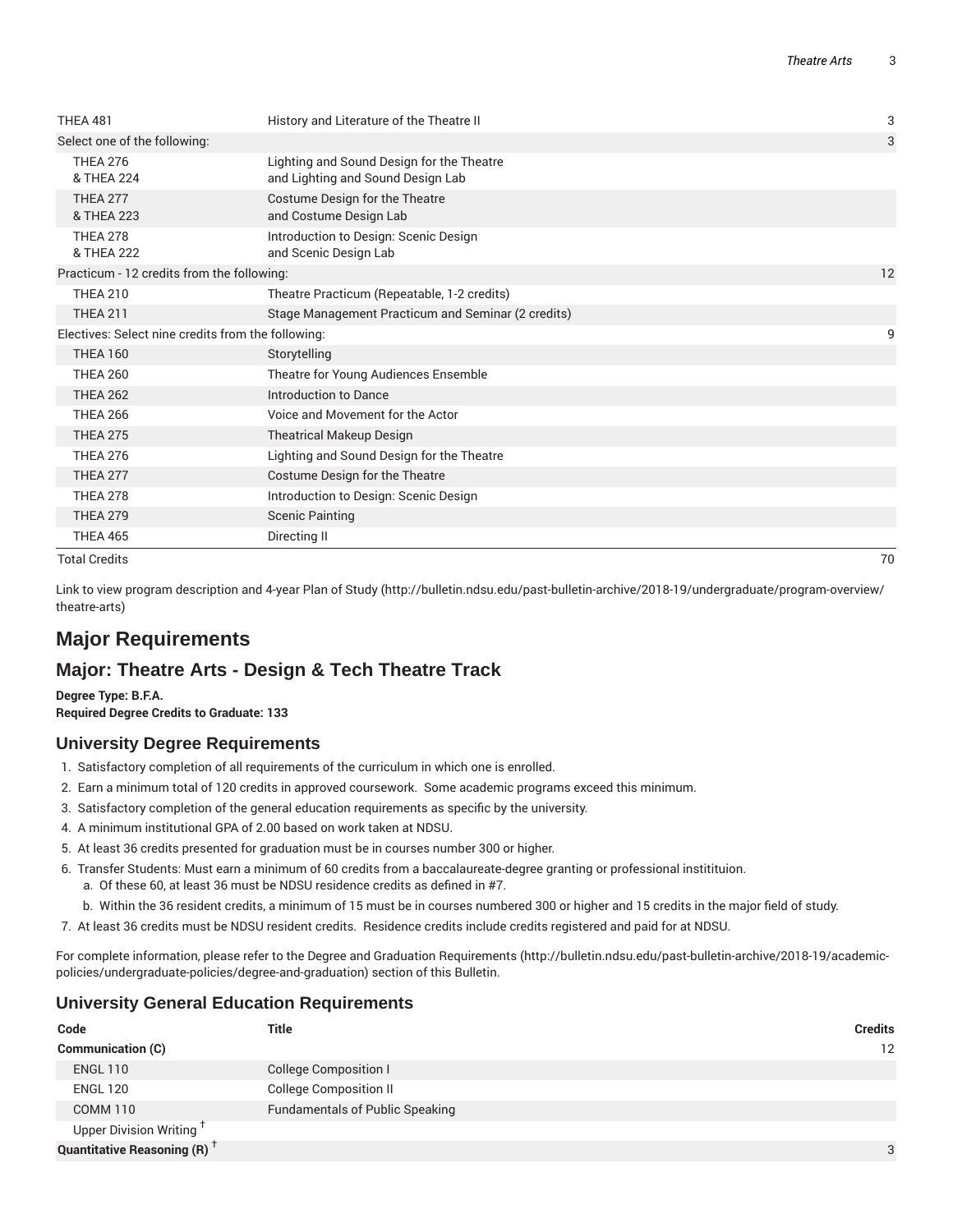| Science and Technology $(S)$ <sup>T</sup>       | 10 |
|-------------------------------------------------|----|
| Humanities and Fine Arts (A) <sup>+</sup>       |    |
| Social and Behavioral Sciences (B) <sup>+</sup> |    |
| Wellness (W) $^{\top}$                          |    |
| Cultural Diversity (D) <sup>*†</sup>            |    |
| <b>Global Perspectives (G)<sup>*†</sup></b>     |    |

Total Credits 39

- \* May be satisfied by completing courses in another General Education category.
- † General education courses may be used to satisfy requirements for both general education and the major, minor, and program emphases, where applicable. Students should carefully review major requirements to determine if specific courses can also satisfy these general education categories.
- A list of university approved general education courses and administrative policies are available here (http://bulletin.ndsu.edu/past-bulletinarchive/2018-19/academic-policies/undergraduate-policies/general-education/#genedcoursestext).

#### **Major Requirements**

| Code                                                                    | <b>Title</b>                                                                                | <b>Credits</b>            |
|-------------------------------------------------------------------------|---------------------------------------------------------------------------------------------|---------------------------|
| <b>Professional Major Requirements</b>                                  |                                                                                             |                           |
| Students must earn a minimum grade of a 'C' in all THEA prefix courses. |                                                                                             |                           |
| <b>ART 111</b>                                                          | Introduction to Art History (May satisfy general education category A and G)                | 3                         |
| <b>MUSC 100</b>                                                         | Music Appreciation (May satisfy general education category A)                               | 3                         |
| or MUSC 103                                                             | Introduction to Music History                                                               |                           |
| <b>THEA 161</b>                                                         | Acting I                                                                                    | 3                         |
| <b>THEA 150</b>                                                         | <b>Theatre Foundations I</b>                                                                | 1                         |
| <b>THEA 180</b>                                                         | Dramatic Literature and Style I                                                             | 3                         |
| <b>THEA 181</b>                                                         | Dramatic Literature & Style II                                                              | 3                         |
| <b>THEA 270</b><br>& THEA 220                                           | Stagecraft<br>and Stagecraft Lab <sup>*</sup>                                               | 3                         |
| <b>THEA 271</b><br>& THEA 221                                           | <b>Costume Craft</b><br>and Costume craft Lab                                               | 3                         |
| <b>THEA 272</b>                                                         | Drawing for the Theatre                                                                     | 3                         |
| <b>THEA 275</b>                                                         | <b>Theatrical Makeup Design</b>                                                             | $\ensuremath{\mathsf{3}}$ |
| <b>THEA 276</b><br>& THEA 224                                           | Lighting and Sound Design for the Theatre<br>and Lighting and Sound Design Lab <sup>*</sup> | 3                         |
| <b>THEA 277</b><br>& THEA 223                                           | Costume Design for the Theatre<br>and Costume Design Lab                                    | 3                         |
| <b>THEA 278</b><br>& THEA 222                                           | Introduction to Design: Scenic Design<br>and Scenic Design Lab                              | 3                         |
| <b>THEA 279</b>                                                         | <b>Scenic Painting</b>                                                                      | 3                         |
| <b>THEA 280</b>                                                         | World Theatre (May satisfy a general education category D)                                  | 3                         |
| <b>THEA 365</b>                                                         | Directing I                                                                                 | 3                         |
| <b>THEA 370</b>                                                         | Technical Theatre Production (take 2 times)                                                 | 6                         |
| <b>THEA 376</b>                                                         | Theatrical Design Studio I: Theatrical Drawing and Rendering                                | 3                         |
| <b>THEA 377</b>                                                         | Theatrical Design Studio II: Collaboration of the Designer                                  | 3                         |
| <b>THEA 450</b>                                                         | Capstone Experience                                                                         | 3                         |
| <b>THEA 480</b>                                                         | History and Literature of Theatre I                                                         | 3                         |
| <b>THEA 481</b>                                                         | History and Literature of the Theatre II                                                    | 3                         |
| <b>THEA 486</b>                                                         | History of Dress and Decor I; the Foundations of Western Style                              | 3                         |
| THEA 487                                                                | History of Dress and Decor II; Western Style since 1800                                     | 3                         |
| Practicum-12 credits from the following:                                |                                                                                             | 12                        |
| <b>THEA 210</b>                                                         | Theatre Practicum (Repeatable, 1-2 credits)                                                 |                           |
| <b>THEA 211</b>                                                         | Stage Management Practicum and Seminar (2 credits)                                          |                           |
| <b>Related Area:</b>                                                    |                                                                                             |                           |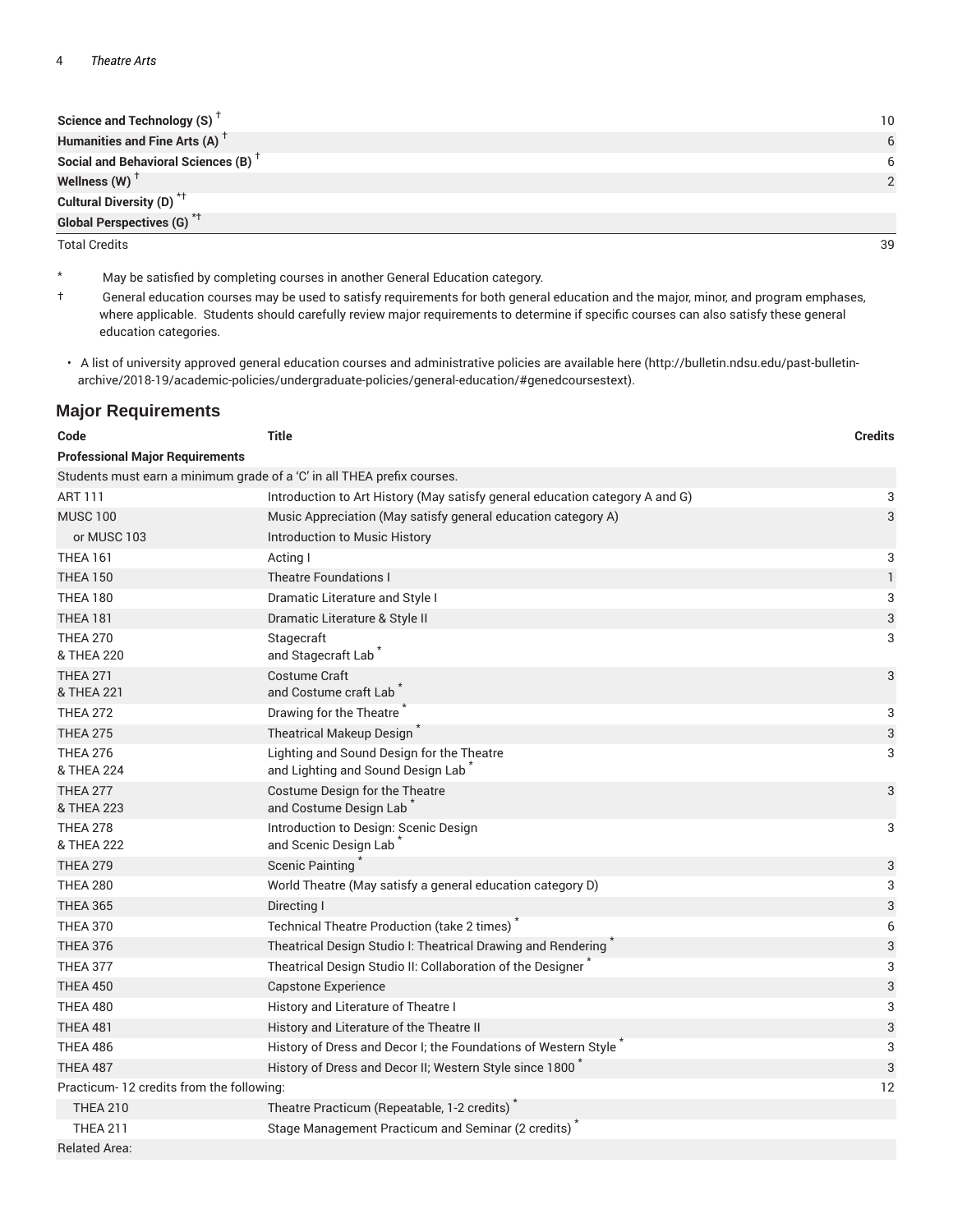| ART 131         | <b>Foundations Drawing</b> |    |
|-----------------|----------------------------|----|
| <b>ENGL 380</b> | Shakespeare                |    |
| Total Credits   |                            | 91 |

Students must earn a minimum grade of a 'B' in these Design and Technology courses.

1 Seminar course for third year Theatre majors.

# **Major Requirements**

# **Major: Theatre Arts - Musical Theatre Track**

**Degree Type: B.F.A. Required Degree Credits to Graduate: 155**

#### **University Degree Requirements**

- 1. Satisfactory completion of all requirements of the curriculum in which one is enrolled.
- 2. Earn a minimum total of 120 credits in approved coursework. Some academic programs exceed this minimum.
- 3. Satisfactory completion of the general education requirements as specific by the university.
- 4. A minimum institutional GPA of 2.00 based on work taken at NDSU.
- 5. At least 36 credits presented for graduation must be in courses number 300 or higher.
- 6. Transfer Students: Must earn a minimum of 60 credits from a baccalaureate-degree granting or professional institituion.
	- a. Of these 60, at least 36 must be NDSU residence credits as defined in #7.
	- b. Within the 36 resident credits, a minimum of 15 must be in courses numbered 300 or higher and 15 credits in the major field of study.
- 7. At least 36 credits must be NDSU resident credits. Residence credits include credits registered and paid for at NDSU.

For complete information, please refer to the Degree and Graduation Requirements (http://bulletin.ndsu.edu/past-bulletin-archive/2018-19/academicpolicies/undergraduate-policies/degree-and-graduation) section of this Bulletin.

#### **University General Education Requirements**

| Code                                            | <b>Title</b>                           | <b>Credits</b> |
|-------------------------------------------------|----------------------------------------|----------------|
| <b>Communication (C)</b>                        |                                        | 12             |
| <b>ENGL 110</b>                                 | <b>College Composition I</b>           |                |
| <b>ENGL 120</b>                                 | <b>College Composition II</b>          |                |
| <b>COMM 110</b>                                 | <b>Fundamentals of Public Speaking</b> |                |
| Upper Division Writing <sup>+</sup>             |                                        |                |
| <b>Quantitative Reasoning (R)</b> <sup>†</sup>  |                                        | 3              |
| Science and Technology (S) <sup>+</sup>         |                                        | 10             |
| Humanities and Fine Arts (A) <sup>+</sup>       |                                        | 6              |
| Social and Behavioral Sciences (B) <sup>+</sup> |                                        | 6              |
| Wellness (W) $^{\dagger}$                       |                                        | 2              |
| Cultural Diversity (D) <sup>*†</sup>            |                                        |                |
| <b>Global Perspectives (G)<sup>*†</sup></b>     |                                        |                |

Total Credits 39

- May be satisfied by completing courses in another General Education category.
- † General education courses may be used to satisfy requirements for both general education and the major, minor, and program emphases, where applicable. Students should carefully review major requirements to determine if specific courses can also satisfy these general education categories.
- A list of university approved general education courses and administrative policies are available here (http://bulletin.ndsu.edu/past-bulletinarchive/2018-19/academic-policies/undergraduate-policies/general-education/#genedcoursestext).

#### **Major Requirements**

Students must earn a minimum grade of a 'C' in all THEA or MUSC prefix courses.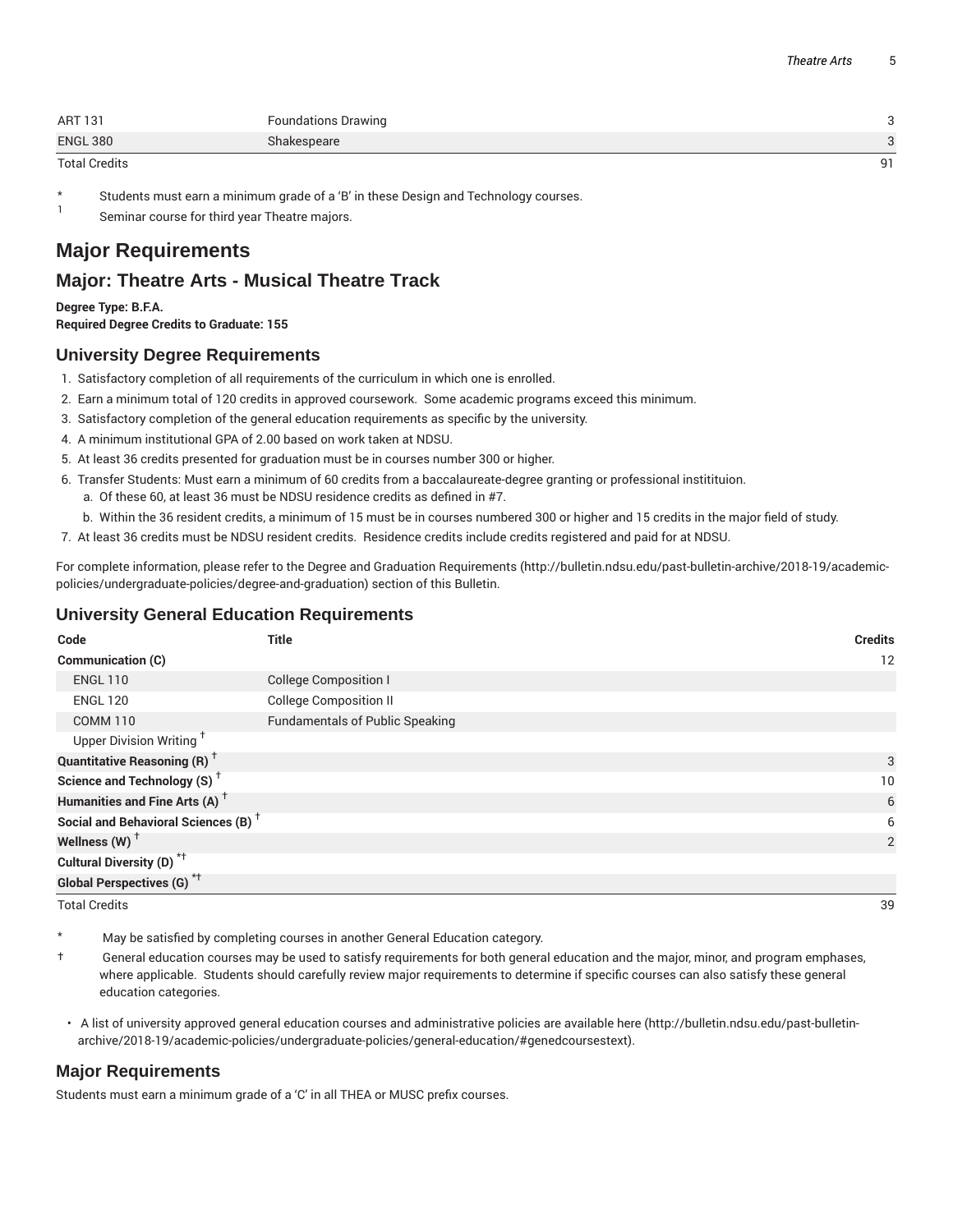#### 6 *Theatre Arts*

| <b>Professional Major Requirements</b><br><b>ART 111</b><br>Introduction to Art History (May satisfy general education category A and G)<br>3<br><b>MUSC 100</b><br>3<br>Music Appreciation (May satisfy general education category A)<br>or MUSC 103<br>Introduction to Music History<br><b>MUSC 130</b><br>Theory and Analysis I<br>3<br><b>MUSC 132</b><br>Ear Training & Sight Singing I<br>1<br><b>MUSC 160</b><br>Piano Class I ((Possible to test out of this requirement))<br>1<br>$\overline{2}$<br><b>MUSC 167</b><br>Applied Voice (2 credits in different semesters)<br>$\overline{2}$<br><b>MUSC 267</b><br>Applied Voice (2 credits in different semesters)<br><b>MUSC 367</b><br>2<br>Applied Voice (2 credits in different semesters)<br><b>MUSC 467</b><br><b>Applied Voice</b><br>1<br><b>THEA 150</b><br><b>Theatre Foundations I</b><br>1<br>Acting $I1$<br>3<br><b>THEA 161</b><br><b>THEA 180</b><br>Dramatic Literature and Style I<br>3<br>Development of Musical Theatre <sup>1</sup><br>3<br><b>THEA 228</b><br>3<br><b>THEA 261</b><br><b>Advanced Acting</b><br>Dance Studio (take one each of Jazz, Lyrical Ballet, Tap)<br>3<br><b>THEA 263</b><br>Voice and Movement for the Actor<br><b>THEA 266</b><br>3<br>3<br><b>THEA 270</b><br>Stagecraft<br>& THEA 220<br>and Stagecraft Lab (Taken with THEA 270 Stagecraft)<br>Costume Craft<br><b>THEA 271</b><br>3<br>& THEA 221<br>and Costume craft Lab (Taken with THEA 271 Costume Craft)<br><b>THEA 275</b><br>3<br><b>Theatrical Makeup Design</b><br><b>THEA 280</b><br>World Theatre (May satisfy a general education category D)<br>3<br>Dance Styles for Theatre (Take 2 times) <sup>1</sup><br><b>THEA 362</b><br>4<br><b>THEA 365</b><br>3<br>Directing I<br>3<br><b>THEA 368</b><br><b>Business of Acting</b><br><b>THEA 450</b><br>3<br><b>Capstone Experience</b><br>Advanced Voice for the Actor<br>3<br><b>THEA 466</b><br>Advanced Movement for the Actor<br><b>THEA 467</b><br>3<br>3<br>THEA 468<br>Acting the Song II<br><b>THEA 480</b><br>History and Literature of Theatre I<br>3<br>3<br><b>THEA 481</b><br>History and Literature of the Theatre II<br><b>ENGL 380</b><br>Shakespeare<br>З<br>3<br>Select one of the following:<br>Lighting and Sound Design for the Theatre<br><b>THEA 276</b><br>and Lighting and Sound Design Lab <sup>2</sup><br>& THEA 224<br>Costume Design for the Theatre<br><b>THEA 277</b><br>and Costume Design Lab <sup>2</sup><br>& THEA 223<br>Introduction to Design: Scenic Design<br><b>THEA 278</b><br>and Scenic Design Lab <sup>2</sup><br>& THEA 222<br>Theatre Practice - 12 credits from the following:<br>12<br>Theatre Practicum (Repeatable 1-2 credits) <sup>2</sup><br><b>THEA 210</b> | Code            | <b>Title</b>                                                    | <b>Credits</b> |
|-----------------------------------------------------------------------------------------------------------------------------------------------------------------------------------------------------------------------------------------------------------------------------------------------------------------------------------------------------------------------------------------------------------------------------------------------------------------------------------------------------------------------------------------------------------------------------------------------------------------------------------------------------------------------------------------------------------------------------------------------------------------------------------------------------------------------------------------------------------------------------------------------------------------------------------------------------------------------------------------------------------------------------------------------------------------------------------------------------------------------------------------------------------------------------------------------------------------------------------------------------------------------------------------------------------------------------------------------------------------------------------------------------------------------------------------------------------------------------------------------------------------------------------------------------------------------------------------------------------------------------------------------------------------------------------------------------------------------------------------------------------------------------------------------------------------------------------------------------------------------------------------------------------------------------------------------------------------------------------------------------------------------------------------------------------------------------------------------------------------------------------------------------------------------------------------------------------------------------------------------------------------------------------------------------------------------------------------------------------------------------------------------------------------------------------------------------------------------------------------------------------------------------------------------------------------------------------------------------------------------------------------------------------------------------------------------------------------------------------------|-----------------|-----------------------------------------------------------------|----------------|
|                                                                                                                                                                                                                                                                                                                                                                                                                                                                                                                                                                                                                                                                                                                                                                                                                                                                                                                                                                                                                                                                                                                                                                                                                                                                                                                                                                                                                                                                                                                                                                                                                                                                                                                                                                                                                                                                                                                                                                                                                                                                                                                                                                                                                                                                                                                                                                                                                                                                                                                                                                                                                                                                                                                                         |                 |                                                                 |                |
|                                                                                                                                                                                                                                                                                                                                                                                                                                                                                                                                                                                                                                                                                                                                                                                                                                                                                                                                                                                                                                                                                                                                                                                                                                                                                                                                                                                                                                                                                                                                                                                                                                                                                                                                                                                                                                                                                                                                                                                                                                                                                                                                                                                                                                                                                                                                                                                                                                                                                                                                                                                                                                                                                                                                         |                 |                                                                 |                |
|                                                                                                                                                                                                                                                                                                                                                                                                                                                                                                                                                                                                                                                                                                                                                                                                                                                                                                                                                                                                                                                                                                                                                                                                                                                                                                                                                                                                                                                                                                                                                                                                                                                                                                                                                                                                                                                                                                                                                                                                                                                                                                                                                                                                                                                                                                                                                                                                                                                                                                                                                                                                                                                                                                                                         |                 |                                                                 |                |
|                                                                                                                                                                                                                                                                                                                                                                                                                                                                                                                                                                                                                                                                                                                                                                                                                                                                                                                                                                                                                                                                                                                                                                                                                                                                                                                                                                                                                                                                                                                                                                                                                                                                                                                                                                                                                                                                                                                                                                                                                                                                                                                                                                                                                                                                                                                                                                                                                                                                                                                                                                                                                                                                                                                                         |                 |                                                                 |                |
|                                                                                                                                                                                                                                                                                                                                                                                                                                                                                                                                                                                                                                                                                                                                                                                                                                                                                                                                                                                                                                                                                                                                                                                                                                                                                                                                                                                                                                                                                                                                                                                                                                                                                                                                                                                                                                                                                                                                                                                                                                                                                                                                                                                                                                                                                                                                                                                                                                                                                                                                                                                                                                                                                                                                         |                 |                                                                 |                |
|                                                                                                                                                                                                                                                                                                                                                                                                                                                                                                                                                                                                                                                                                                                                                                                                                                                                                                                                                                                                                                                                                                                                                                                                                                                                                                                                                                                                                                                                                                                                                                                                                                                                                                                                                                                                                                                                                                                                                                                                                                                                                                                                                                                                                                                                                                                                                                                                                                                                                                                                                                                                                                                                                                                                         |                 |                                                                 |                |
|                                                                                                                                                                                                                                                                                                                                                                                                                                                                                                                                                                                                                                                                                                                                                                                                                                                                                                                                                                                                                                                                                                                                                                                                                                                                                                                                                                                                                                                                                                                                                                                                                                                                                                                                                                                                                                                                                                                                                                                                                                                                                                                                                                                                                                                                                                                                                                                                                                                                                                                                                                                                                                                                                                                                         |                 |                                                                 |                |
|                                                                                                                                                                                                                                                                                                                                                                                                                                                                                                                                                                                                                                                                                                                                                                                                                                                                                                                                                                                                                                                                                                                                                                                                                                                                                                                                                                                                                                                                                                                                                                                                                                                                                                                                                                                                                                                                                                                                                                                                                                                                                                                                                                                                                                                                                                                                                                                                                                                                                                                                                                                                                                                                                                                                         |                 |                                                                 |                |
|                                                                                                                                                                                                                                                                                                                                                                                                                                                                                                                                                                                                                                                                                                                                                                                                                                                                                                                                                                                                                                                                                                                                                                                                                                                                                                                                                                                                                                                                                                                                                                                                                                                                                                                                                                                                                                                                                                                                                                                                                                                                                                                                                                                                                                                                                                                                                                                                                                                                                                                                                                                                                                                                                                                                         |                 |                                                                 |                |
|                                                                                                                                                                                                                                                                                                                                                                                                                                                                                                                                                                                                                                                                                                                                                                                                                                                                                                                                                                                                                                                                                                                                                                                                                                                                                                                                                                                                                                                                                                                                                                                                                                                                                                                                                                                                                                                                                                                                                                                                                                                                                                                                                                                                                                                                                                                                                                                                                                                                                                                                                                                                                                                                                                                                         |                 |                                                                 |                |
|                                                                                                                                                                                                                                                                                                                                                                                                                                                                                                                                                                                                                                                                                                                                                                                                                                                                                                                                                                                                                                                                                                                                                                                                                                                                                                                                                                                                                                                                                                                                                                                                                                                                                                                                                                                                                                                                                                                                                                                                                                                                                                                                                                                                                                                                                                                                                                                                                                                                                                                                                                                                                                                                                                                                         |                 |                                                                 |                |
|                                                                                                                                                                                                                                                                                                                                                                                                                                                                                                                                                                                                                                                                                                                                                                                                                                                                                                                                                                                                                                                                                                                                                                                                                                                                                                                                                                                                                                                                                                                                                                                                                                                                                                                                                                                                                                                                                                                                                                                                                                                                                                                                                                                                                                                                                                                                                                                                                                                                                                                                                                                                                                                                                                                                         |                 |                                                                 |                |
|                                                                                                                                                                                                                                                                                                                                                                                                                                                                                                                                                                                                                                                                                                                                                                                                                                                                                                                                                                                                                                                                                                                                                                                                                                                                                                                                                                                                                                                                                                                                                                                                                                                                                                                                                                                                                                                                                                                                                                                                                                                                                                                                                                                                                                                                                                                                                                                                                                                                                                                                                                                                                                                                                                                                         |                 |                                                                 |                |
|                                                                                                                                                                                                                                                                                                                                                                                                                                                                                                                                                                                                                                                                                                                                                                                                                                                                                                                                                                                                                                                                                                                                                                                                                                                                                                                                                                                                                                                                                                                                                                                                                                                                                                                                                                                                                                                                                                                                                                                                                                                                                                                                                                                                                                                                                                                                                                                                                                                                                                                                                                                                                                                                                                                                         |                 |                                                                 |                |
|                                                                                                                                                                                                                                                                                                                                                                                                                                                                                                                                                                                                                                                                                                                                                                                                                                                                                                                                                                                                                                                                                                                                                                                                                                                                                                                                                                                                                                                                                                                                                                                                                                                                                                                                                                                                                                                                                                                                                                                                                                                                                                                                                                                                                                                                                                                                                                                                                                                                                                                                                                                                                                                                                                                                         |                 |                                                                 |                |
|                                                                                                                                                                                                                                                                                                                                                                                                                                                                                                                                                                                                                                                                                                                                                                                                                                                                                                                                                                                                                                                                                                                                                                                                                                                                                                                                                                                                                                                                                                                                                                                                                                                                                                                                                                                                                                                                                                                                                                                                                                                                                                                                                                                                                                                                                                                                                                                                                                                                                                                                                                                                                                                                                                                                         |                 |                                                                 |                |
|                                                                                                                                                                                                                                                                                                                                                                                                                                                                                                                                                                                                                                                                                                                                                                                                                                                                                                                                                                                                                                                                                                                                                                                                                                                                                                                                                                                                                                                                                                                                                                                                                                                                                                                                                                                                                                                                                                                                                                                                                                                                                                                                                                                                                                                                                                                                                                                                                                                                                                                                                                                                                                                                                                                                         |                 |                                                                 |                |
|                                                                                                                                                                                                                                                                                                                                                                                                                                                                                                                                                                                                                                                                                                                                                                                                                                                                                                                                                                                                                                                                                                                                                                                                                                                                                                                                                                                                                                                                                                                                                                                                                                                                                                                                                                                                                                                                                                                                                                                                                                                                                                                                                                                                                                                                                                                                                                                                                                                                                                                                                                                                                                                                                                                                         |                 |                                                                 |                |
|                                                                                                                                                                                                                                                                                                                                                                                                                                                                                                                                                                                                                                                                                                                                                                                                                                                                                                                                                                                                                                                                                                                                                                                                                                                                                                                                                                                                                                                                                                                                                                                                                                                                                                                                                                                                                                                                                                                                                                                                                                                                                                                                                                                                                                                                                                                                                                                                                                                                                                                                                                                                                                                                                                                                         |                 |                                                                 |                |
|                                                                                                                                                                                                                                                                                                                                                                                                                                                                                                                                                                                                                                                                                                                                                                                                                                                                                                                                                                                                                                                                                                                                                                                                                                                                                                                                                                                                                                                                                                                                                                                                                                                                                                                                                                                                                                                                                                                                                                                                                                                                                                                                                                                                                                                                                                                                                                                                                                                                                                                                                                                                                                                                                                                                         |                 |                                                                 |                |
|                                                                                                                                                                                                                                                                                                                                                                                                                                                                                                                                                                                                                                                                                                                                                                                                                                                                                                                                                                                                                                                                                                                                                                                                                                                                                                                                                                                                                                                                                                                                                                                                                                                                                                                                                                                                                                                                                                                                                                                                                                                                                                                                                                                                                                                                                                                                                                                                                                                                                                                                                                                                                                                                                                                                         |                 |                                                                 |                |
|                                                                                                                                                                                                                                                                                                                                                                                                                                                                                                                                                                                                                                                                                                                                                                                                                                                                                                                                                                                                                                                                                                                                                                                                                                                                                                                                                                                                                                                                                                                                                                                                                                                                                                                                                                                                                                                                                                                                                                                                                                                                                                                                                                                                                                                                                                                                                                                                                                                                                                                                                                                                                                                                                                                                         |                 |                                                                 |                |
|                                                                                                                                                                                                                                                                                                                                                                                                                                                                                                                                                                                                                                                                                                                                                                                                                                                                                                                                                                                                                                                                                                                                                                                                                                                                                                                                                                                                                                                                                                                                                                                                                                                                                                                                                                                                                                                                                                                                                                                                                                                                                                                                                                                                                                                                                                                                                                                                                                                                                                                                                                                                                                                                                                                                         |                 |                                                                 |                |
|                                                                                                                                                                                                                                                                                                                                                                                                                                                                                                                                                                                                                                                                                                                                                                                                                                                                                                                                                                                                                                                                                                                                                                                                                                                                                                                                                                                                                                                                                                                                                                                                                                                                                                                                                                                                                                                                                                                                                                                                                                                                                                                                                                                                                                                                                                                                                                                                                                                                                                                                                                                                                                                                                                                                         |                 |                                                                 |                |
|                                                                                                                                                                                                                                                                                                                                                                                                                                                                                                                                                                                                                                                                                                                                                                                                                                                                                                                                                                                                                                                                                                                                                                                                                                                                                                                                                                                                                                                                                                                                                                                                                                                                                                                                                                                                                                                                                                                                                                                                                                                                                                                                                                                                                                                                                                                                                                                                                                                                                                                                                                                                                                                                                                                                         |                 |                                                                 |                |
|                                                                                                                                                                                                                                                                                                                                                                                                                                                                                                                                                                                                                                                                                                                                                                                                                                                                                                                                                                                                                                                                                                                                                                                                                                                                                                                                                                                                                                                                                                                                                                                                                                                                                                                                                                                                                                                                                                                                                                                                                                                                                                                                                                                                                                                                                                                                                                                                                                                                                                                                                                                                                                                                                                                                         |                 |                                                                 |                |
|                                                                                                                                                                                                                                                                                                                                                                                                                                                                                                                                                                                                                                                                                                                                                                                                                                                                                                                                                                                                                                                                                                                                                                                                                                                                                                                                                                                                                                                                                                                                                                                                                                                                                                                                                                                                                                                                                                                                                                                                                                                                                                                                                                                                                                                                                                                                                                                                                                                                                                                                                                                                                                                                                                                                         |                 |                                                                 |                |
|                                                                                                                                                                                                                                                                                                                                                                                                                                                                                                                                                                                                                                                                                                                                                                                                                                                                                                                                                                                                                                                                                                                                                                                                                                                                                                                                                                                                                                                                                                                                                                                                                                                                                                                                                                                                                                                                                                                                                                                                                                                                                                                                                                                                                                                                                                                                                                                                                                                                                                                                                                                                                                                                                                                                         |                 |                                                                 |                |
|                                                                                                                                                                                                                                                                                                                                                                                                                                                                                                                                                                                                                                                                                                                                                                                                                                                                                                                                                                                                                                                                                                                                                                                                                                                                                                                                                                                                                                                                                                                                                                                                                                                                                                                                                                                                                                                                                                                                                                                                                                                                                                                                                                                                                                                                                                                                                                                                                                                                                                                                                                                                                                                                                                                                         |                 |                                                                 |                |
|                                                                                                                                                                                                                                                                                                                                                                                                                                                                                                                                                                                                                                                                                                                                                                                                                                                                                                                                                                                                                                                                                                                                                                                                                                                                                                                                                                                                                                                                                                                                                                                                                                                                                                                                                                                                                                                                                                                                                                                                                                                                                                                                                                                                                                                                                                                                                                                                                                                                                                                                                                                                                                                                                                                                         |                 |                                                                 |                |
|                                                                                                                                                                                                                                                                                                                                                                                                                                                                                                                                                                                                                                                                                                                                                                                                                                                                                                                                                                                                                                                                                                                                                                                                                                                                                                                                                                                                                                                                                                                                                                                                                                                                                                                                                                                                                                                                                                                                                                                                                                                                                                                                                                                                                                                                                                                                                                                                                                                                                                                                                                                                                                                                                                                                         |                 |                                                                 |                |
|                                                                                                                                                                                                                                                                                                                                                                                                                                                                                                                                                                                                                                                                                                                                                                                                                                                                                                                                                                                                                                                                                                                                                                                                                                                                                                                                                                                                                                                                                                                                                                                                                                                                                                                                                                                                                                                                                                                                                                                                                                                                                                                                                                                                                                                                                                                                                                                                                                                                                                                                                                                                                                                                                                                                         |                 |                                                                 |                |
|                                                                                                                                                                                                                                                                                                                                                                                                                                                                                                                                                                                                                                                                                                                                                                                                                                                                                                                                                                                                                                                                                                                                                                                                                                                                                                                                                                                                                                                                                                                                                                                                                                                                                                                                                                                                                                                                                                                                                                                                                                                                                                                                                                                                                                                                                                                                                                                                                                                                                                                                                                                                                                                                                                                                         |                 |                                                                 |                |
|                                                                                                                                                                                                                                                                                                                                                                                                                                                                                                                                                                                                                                                                                                                                                                                                                                                                                                                                                                                                                                                                                                                                                                                                                                                                                                                                                                                                                                                                                                                                                                                                                                                                                                                                                                                                                                                                                                                                                                                                                                                                                                                                                                                                                                                                                                                                                                                                                                                                                                                                                                                                                                                                                                                                         |                 |                                                                 |                |
|                                                                                                                                                                                                                                                                                                                                                                                                                                                                                                                                                                                                                                                                                                                                                                                                                                                                                                                                                                                                                                                                                                                                                                                                                                                                                                                                                                                                                                                                                                                                                                                                                                                                                                                                                                                                                                                                                                                                                                                                                                                                                                                                                                                                                                                                                                                                                                                                                                                                                                                                                                                                                                                                                                                                         |                 |                                                                 |                |
|                                                                                                                                                                                                                                                                                                                                                                                                                                                                                                                                                                                                                                                                                                                                                                                                                                                                                                                                                                                                                                                                                                                                                                                                                                                                                                                                                                                                                                                                                                                                                                                                                                                                                                                                                                                                                                                                                                                                                                                                                                                                                                                                                                                                                                                                                                                                                                                                                                                                                                                                                                                                                                                                                                                                         |                 |                                                                 |                |
|                                                                                                                                                                                                                                                                                                                                                                                                                                                                                                                                                                                                                                                                                                                                                                                                                                                                                                                                                                                                                                                                                                                                                                                                                                                                                                                                                                                                                                                                                                                                                                                                                                                                                                                                                                                                                                                                                                                                                                                                                                                                                                                                                                                                                                                                                                                                                                                                                                                                                                                                                                                                                                                                                                                                         |                 |                                                                 |                |
|                                                                                                                                                                                                                                                                                                                                                                                                                                                                                                                                                                                                                                                                                                                                                                                                                                                                                                                                                                                                                                                                                                                                                                                                                                                                                                                                                                                                                                                                                                                                                                                                                                                                                                                                                                                                                                                                                                                                                                                                                                                                                                                                                                                                                                                                                                                                                                                                                                                                                                                                                                                                                                                                                                                                         |                 |                                                                 |                |
|                                                                                                                                                                                                                                                                                                                                                                                                                                                                                                                                                                                                                                                                                                                                                                                                                                                                                                                                                                                                                                                                                                                                                                                                                                                                                                                                                                                                                                                                                                                                                                                                                                                                                                                                                                                                                                                                                                                                                                                                                                                                                                                                                                                                                                                                                                                                                                                                                                                                                                                                                                                                                                                                                                                                         |                 |                                                                 |                |
|                                                                                                                                                                                                                                                                                                                                                                                                                                                                                                                                                                                                                                                                                                                                                                                                                                                                                                                                                                                                                                                                                                                                                                                                                                                                                                                                                                                                                                                                                                                                                                                                                                                                                                                                                                                                                                                                                                                                                                                                                                                                                                                                                                                                                                                                                                                                                                                                                                                                                                                                                                                                                                                                                                                                         |                 |                                                                 |                |
|                                                                                                                                                                                                                                                                                                                                                                                                                                                                                                                                                                                                                                                                                                                                                                                                                                                                                                                                                                                                                                                                                                                                                                                                                                                                                                                                                                                                                                                                                                                                                                                                                                                                                                                                                                                                                                                                                                                                                                                                                                                                                                                                                                                                                                                                                                                                                                                                                                                                                                                                                                                                                                                                                                                                         | <b>THEA 211</b> | Stage Management Practicum and Seminar (Repeatable - 2 credits) |                |

Total Credits 95

1 Students must earn a minimum grade of 'B' in these music, dance and performance courses. 2

First year students taking THEA 220 or THEA 221 will not take Practicum 210. When students take THEA 222, 223 or 224 they will take Practicum 210 for 1 cr.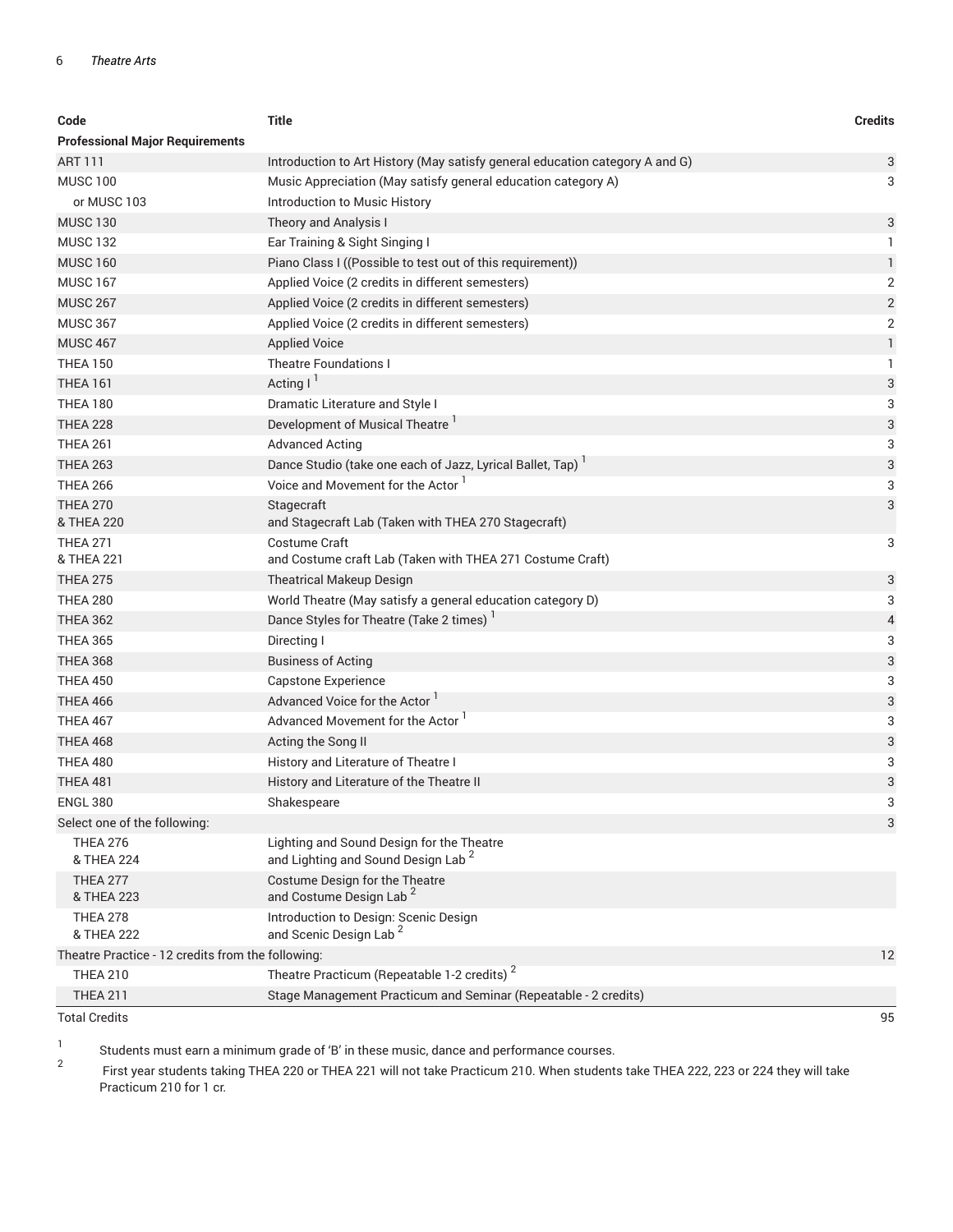# **Major Requirements**

# **Major: Theatre Arts - Performance Track**

**Degree Type: B.F.A. Required Degree Credits to Graduate: 135**

#### **University Degree Requirements**

- 1. Satisfactory completion of all requirements of the curriculum in which one is enrolled.
- 2. Earn a minimum total of 120 credits in approved coursework. Some academic programs exceed this minimum.
- 3. Satisfactory completion of the general education requirements as specific by the university.
- 4. A minimum institutional GPA of 2.00 based on work taken at NDSU.
- 5. At least 36 credits presented for graduation must be in courses number 300 or higher.
- 6. Transfer Students: Must earn a minimum of 60 credits from a baccalaureate-degree granting or professional institituion.
	- a. Of these 60, at least 36 must be NDSU residence credits as defined in #7.
	- b. Within the 36 resident credits, a minimum of 15 must be in courses numbered 300 or higher and 15 credits in the major field of study.
- 7. At least 36 credits must be NDSU resident credits. Residence credits include credits registered and paid for at NDSU.

For complete information, please refer to the Degree and Graduation Requirements (http://bulletin.ndsu.edu/past-bulletin-archive/2018-19/academicpolicies/undergraduate-policies/degree-and-graduation) section of this Bulletin.

#### **University General Education Requirements**

| Code                                            | Title                                  | <b>Credits</b> |
|-------------------------------------------------|----------------------------------------|----------------|
| <b>Communication (C)</b>                        |                                        | 12             |
| <b>ENGL 110</b>                                 | <b>College Composition I</b>           |                |
| <b>ENGL 120</b>                                 | <b>College Composition II</b>          |                |
| <b>COMM 110</b>                                 | <b>Fundamentals of Public Speaking</b> |                |
| Upper Division Writing <sup>+</sup>             |                                        |                |
| <b>Quantitative Reasoning (R)</b> <sup>†</sup>  |                                        | 3              |
| Science and Technology (S) <sup>+</sup>         |                                        | 10             |
| Humanities and Fine Arts (A) <sup>+</sup>       |                                        | 6              |
| Social and Behavioral Sciences (B) <sup>+</sup> |                                        | 6              |
| Wellness (W) $^{\dagger}$                       |                                        | 2              |
| Cultural Diversity (D) <sup>*†</sup>            |                                        |                |
| Global Perspectives (G) <sup>*†</sup>           |                                        |                |

Total Credits 39

May be satisfied by completing courses in another General Education category.

† General education courses may be used to satisfy requirements for both general education and the major, minor, and program emphases, where applicable. Students should carefully review major requirements to determine if specific courses can also satisfy these general education categories.

• A list of university approved general education courses and administrative policies are available here (http://bulletin.ndsu.edu/past-bulletinarchive/2018-19/academic-policies/undergraduate-policies/general-education/#genedcoursestext).

#### **Major Requirements**

Students must earn a minimum grade of a 'C' in all THEA prefix courses.

| Code                                   | Title                                                                        | <b>Credits</b> |
|----------------------------------------|------------------------------------------------------------------------------|----------------|
| <b>Professional Major Requirements</b> |                                                                              |                |
| <b>ART 111</b>                         | Introduction to Art History (May satisfy general education category A and G) | 3              |
| <b>ENGL 380</b>                        | Shakespeare                                                                  | 3              |
| <b>MUSC 100</b>                        | Music Appreciation (May satisfy general education category A)                | 3              |
| or MUSC 103                            | Introduction to Music History                                                |                |
| <b>MUSC 162</b>                        | Voice Class                                                                  |                |
| <b>THEA 150</b>                        | <b>Theatre Foundations I</b>                                                 |                |
| <b>THEA 161</b>                        | Acting I                                                                     | 3              |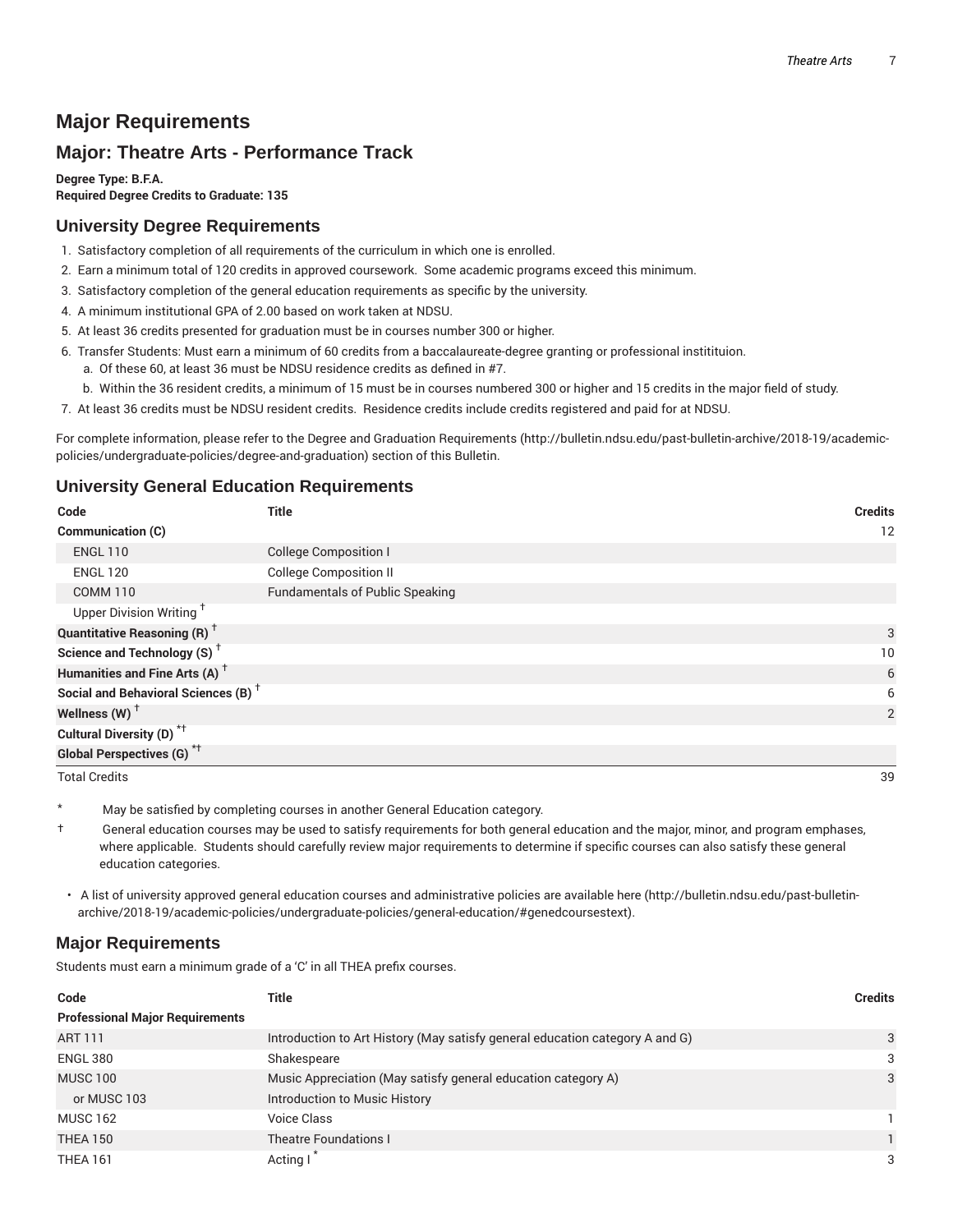| <b>THEA 180</b>                               | Dramatic Literature and Style I                                                | 3          |
|-----------------------------------------------|--------------------------------------------------------------------------------|------------|
| <b>THEA 181</b>                               | Dramatic Literature & Style II                                                 | 3          |
| <b>THEA 261</b>                               | <b>Advanced Acting</b>                                                         | 3          |
| <b>THEA 262</b>                               | Introduction to Dance                                                          | 2          |
| <b>THEA 263</b>                               | Dance Studio (take 2 times) <sup>1</sup>                                       | $\sqrt{2}$ |
| <b>THEA 266</b>                               | Voice and Movement for the Actor                                               | 3          |
| <b>THEA 270</b><br>& THEA 220                 | Stagecraft<br>and Stagecraft Lab                                               | 3          |
| <b>THEA 271</b><br>& THEA 221                 | Costume Craft<br>and Costume craft Lab                                         | 3          |
| <b>THEA 275</b>                               | <b>Theatrical Makeup Design</b>                                                | 3          |
| Select one of the following:                  |                                                                                | 3          |
| <b>THEA 228</b>                               | Development of Musical Theatre <sup>1</sup>                                    |            |
| <b>THEA 267</b>                               | Acting for the Camera                                                          |            |
| Select one of the following:                  |                                                                                | 3          |
| <b>THEA 276</b><br>& THEA 224                 | Lighting and Sound Design for the Theatre<br>and Lighting and Sound Design Lab |            |
| <b>THEA 277</b><br>& THEA 223                 | Costume Design for the Theatre<br>and Costume Design Lab                       |            |
| <b>THEA 278</b><br>& THEA 222                 | Introduction to Design: Scenic Design<br>and Scenic Design Lab                 |            |
| <b>THEA 280</b>                               | World Theatre (May satisfy a general education category D)                     | 3          |
| <b>THEA 361</b>                               | Acting III: Advanced Realism <sup>1</sup>                                      | 3          |
| <b>THEA 365</b>                               | Directing I                                                                    | 3          |
| <b>THEA 368</b>                               | Business of Acting                                                             | 3          |
| <b>THEA 450</b>                               | <b>Capstone Experience</b>                                                     | 3          |
| <b>THEA 461</b>                               | Acting Shakespeare <sup>1</sup>                                                | 3          |
| <b>THEA 462</b>                               | Acting Styles <sup>1</sup>                                                     | 3          |
| <b>THEA 466</b>                               | Advanced Voice for the Actor <sup>1</sup>                                      | 3          |
| <b>THEA 467</b>                               | Advanced Movement for the Actor 1                                              | 3          |
| <b>THEA 480</b>                               | History and Literature of Theatre I                                            | 3          |
| <b>THEA 481</b>                               | History and Literature of the Theatre II                                       | 3          |
| Theatre Practice - Repeatable for 12 credits: |                                                                                |            |
| <b>THEA 210</b>                               | Theatre Practicum (1-2 credits)                                                |            |
| <b>THEA 211</b>                               | Stage Management Practicum and Seminar (2 credits)                             |            |
| <b>Total Credits</b>                          |                                                                                | 90         |

1 Students must earn a minimum grade of 'B' in these dance and performance courses.

# **Minor Requirements**

# **Theatre Arts Minor**

# **Standard Option**

**Required Credits: 23**

| Code                                                    | Title                           | <b>Credits</b> |
|---------------------------------------------------------|---------------------------------|----------------|
| Theatre Appreciation: Select 2 of the following:        |                                 | 6              |
| THEA 110                                                | Introduction to Theatre Arts    |                |
| <b>THEA 180</b>                                         | Dramatic Literature and Style I |                |
| <b>THEA 181</b>                                         | Dramatic Literature & Style II  |                |
| <b>THEA 280</b>                                         | <b>World Theatre</b>            |                |
| Theatre Practicum or Labs: 2 credits from the following |                                 | $\overline{2}$ |
| <b>THEA 210</b>                                         | <b>Theatre Practicum</b>        |                |
| <b>THEA 220</b>                                         | Stagecraft Lab                  |                |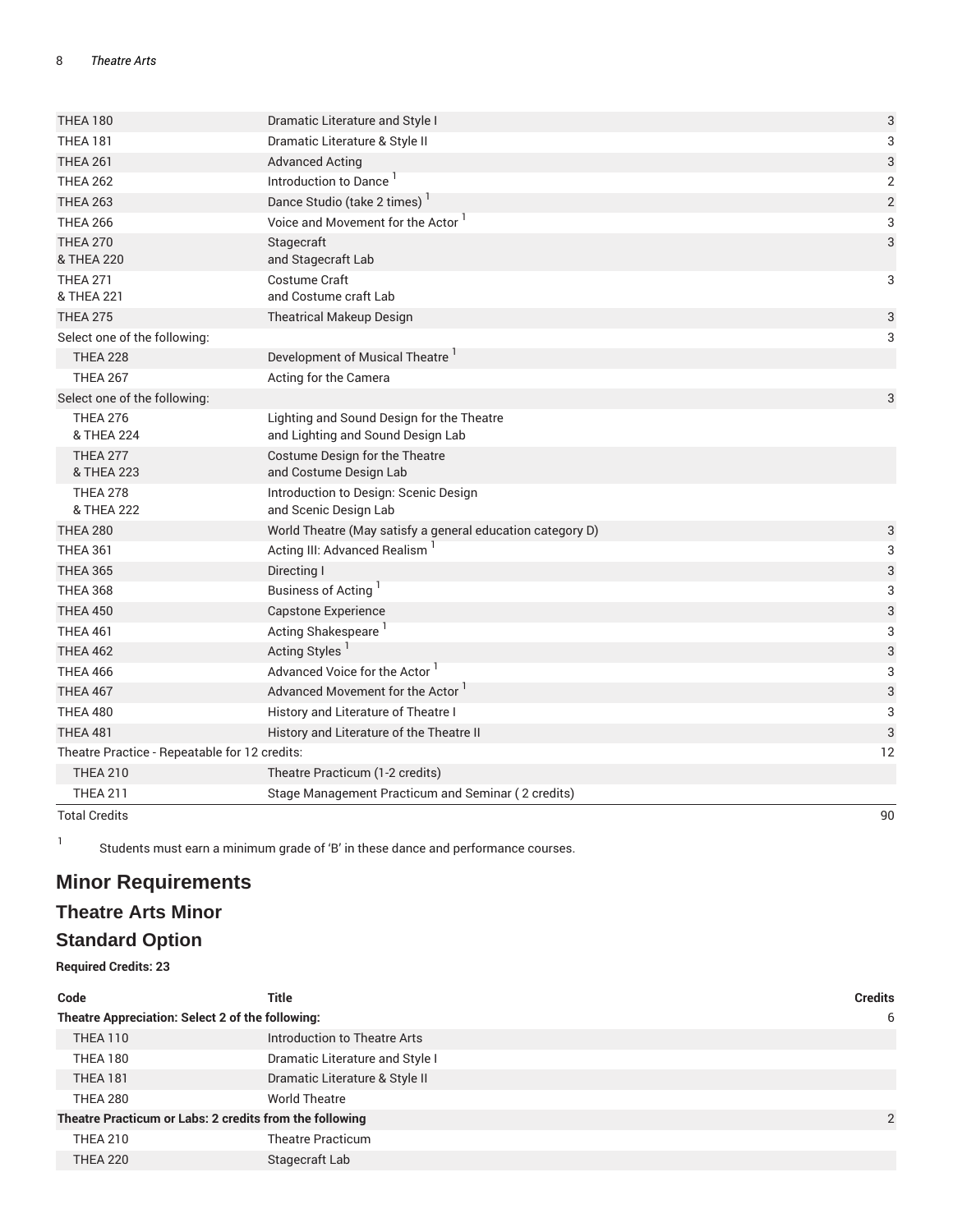| <b>THEA 221</b>                                  | Costume craft Lab                                |    |
|--------------------------------------------------|--------------------------------------------------|----|
| <b>THEA 222</b>                                  | Scenic Design Lab                                |    |
| <b>THEA 223</b>                                  | Costume Design Lab                               |    |
| <b>THEA 224</b>                                  | Lighting and Sound Design Lab                    |    |
| Electives: Select 15 credits from the following: |                                                  | 15 |
| <b>THEA 161</b>                                  | Acting I                                         |    |
| <b>THEA 228</b>                                  | Development of Musical Theatre                   |    |
| <b>THEA 261</b>                                  | <b>Advanced Acting</b>                           |    |
| <b>THEA 262</b>                                  | <b>Introduction to Dance</b>                     |    |
| <b>THEA 263</b>                                  | Dance Studio (repeatable up to 6 cr)             |    |
| <b>THEA 266</b>                                  | Voice and Movement for the Actor                 |    |
| <b>THEA 270</b>                                  | Stagecraft                                       |    |
| <b>THEA 271</b>                                  | Costume Craft                                    |    |
| <b>THEA 275</b>                                  | <b>Theatrical Makeup Design</b>                  |    |
| <b>THEA 276</b>                                  | Lighting and Sound Design for the Theatre        |    |
| <b>THEA 277</b>                                  | Costume Design for the Theatre                   |    |
| <b>THEA 278</b>                                  | Introduction to Design: Scenic Design            |    |
| <b>THEA 279</b>                                  | <b>Scenic Painting</b>                           |    |
| <b>THEA 362</b>                                  | Dance Styles for Theatre (repeatable up to 3 cr) |    |
| <b>THEA 365</b>                                  | Directing I                                      |    |
| <b>THEA 399</b>                                  | Special Topics: Clown (repeatable up to 3 cr)    |    |
| <b>Total Credits</b>                             |                                                  | 23 |

#### **Minor Requirements and Notes**

• A minimum of 8 credits must be taken at NDSU.

# **Minor Requirements**

# **Theatre Arts Minor**

# **With Dance Option**

#### **Required Credits: 23**

| Code                                             | <b>Title</b>                                                 | <b>Credits</b> |
|--------------------------------------------------|--------------------------------------------------------------|----------------|
| Theatre Appreciation: Select 2 of the following: | 6                                                            |                |
| <b>THEA 110</b>                                  | Introduction to Theatre Arts                                 |                |
| <b>THEA 180</b>                                  | Dramatic Literature and Style I                              |                |
| <b>THEA 181</b>                                  | Dramatic Literature & Style II                               |                |
| <b>THEA 280</b>                                  | <b>World Theatre</b>                                         |                |
| <b>Theatre Practicum or Labs</b>                 |                                                              | $\overline{2}$ |
| <b>THEA 210</b>                                  | <b>Theatre Practicum</b>                                     |                |
| & THEA 211                                       | and Stage Management Practicum and Seminar                   |                |
| <b>THEA 220</b>                                  | Stagecraft Lab                                               |                |
| <b>THEA 221</b>                                  | Costume craft Lab                                            |                |
| <b>THEA 222</b>                                  | Scenic Design Lab                                            |                |
| <b>THEA 223</b>                                  | Costume Design Lab                                           |                |
| <b>THEA 224</b>                                  | Lighting and Sound Design Lab                                |                |
| Electives: Select 15 credits from the following: |                                                              | 15             |
| <b>THEA 161</b>                                  | Acting I                                                     |                |
| <b>THEA 262</b>                                  | Introduction to Dance (1 credit)                             |                |
| <b>THEA 263</b>                                  | Dance Studio (1 credit; can take up to 6 times)              |                |
| <b>THEA 362</b>                                  | Dance Styles for Theatre (2 credits; can take up to 3 times) |                |
| <b>Total Credits</b>                             |                                                              | 23             |